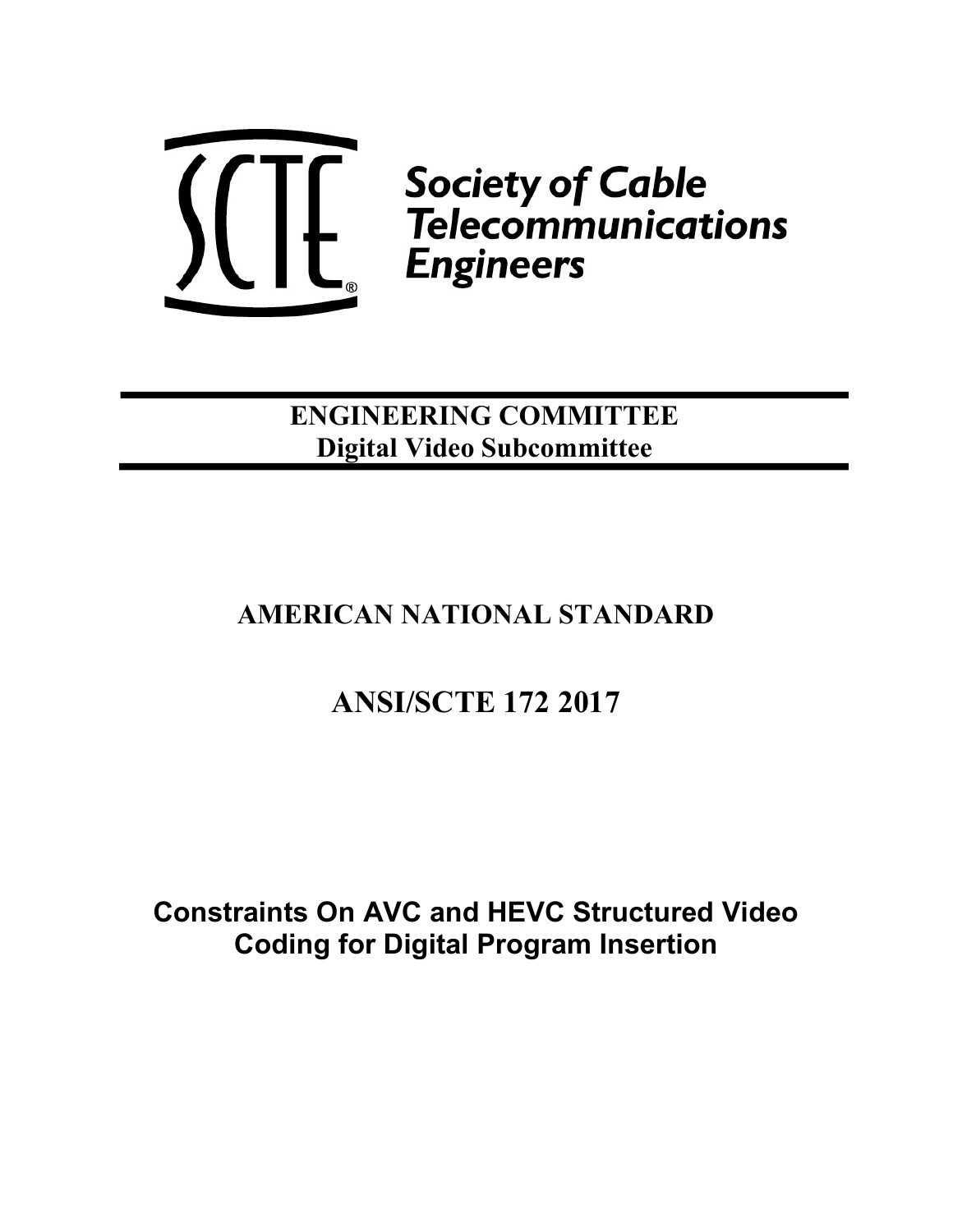# **NOTICE**

The Society of Cable Telecommunications Engineers (SCTE) Standards and Operational Practices (hereafter called "documents") are intended to serve the public interest by providing specifications, test methods and procedures that promote uniformity of product, interchangeability, best practices and ultimately the long term reliability of broadband communications facilities. These documents shall not in any way preclude any member or non-member of SCTE from manufacturing or selling products not conforming to such documents, nor shall the existence of such standards preclude their voluntary use by those other than SCTE members.

SCTE assumes no obligations or liability whatsoever to any party who may adopt the documents. Such adopting party assumes all risks associated with adoption of these documents, and accepts full responsibility for any damage and/or claims arising from the adoption of such documents.

Attention is called to the possibility that implementation of this document may require the use of subject matter covered by patent rights. By publication of this document, no position is taken with respect to the existence or validity of any patent rights in connection therewith. If a patent holder has filed a statement of willingness to grant a license under these rights on reasonable and nondiscriminatory terms and conditions to applicants desiring to obtain such a license, then details may be obtained from the standards developer. SCTE shall not be responsible for identifying patents for which a license may be required or for conducting inquiries into the legal validity or scope of those patents that are brought to its attention.

Patent holders who believe that they hold patents which are essential to the implementation of this document have been requested to provide information about those patents and any related licensing terms and conditions. Any such declarations made before or after publication of this document are available on the SCTE web site at http://www.scte.org.

All Rights Reserved

© Society of Cable Telecommunications Engineers, Inc. 2017 140 Philips Road Exton, PA 19341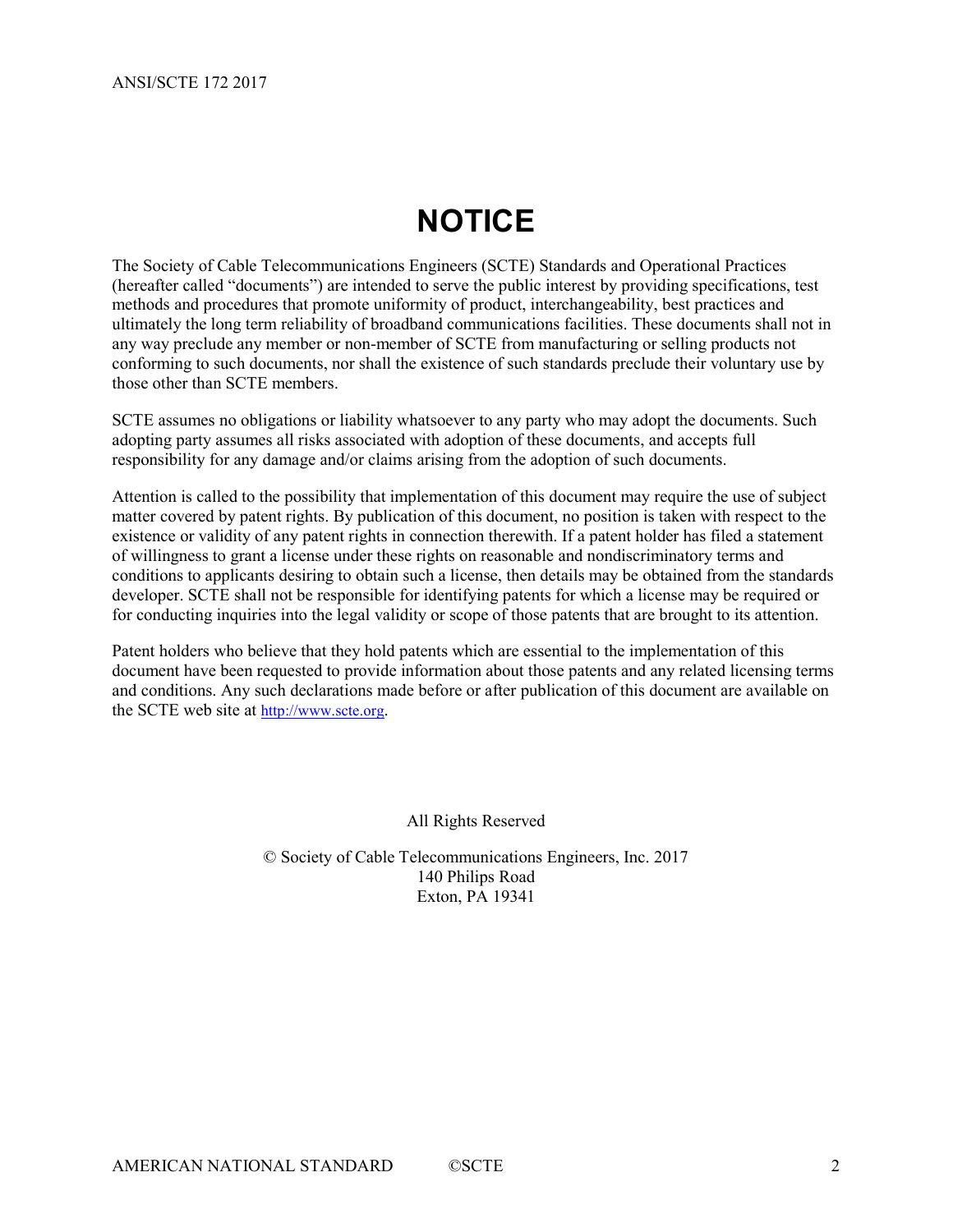# Table of Contents

| Title<br><b>Page Number</b> |                                            |                                                                                                                |                 |  |  |  |
|-----------------------------|--------------------------------------------|----------------------------------------------------------------------------------------------------------------|-----------------|--|--|--|
| <b>NOTICE</b>               |                                            |                                                                                                                | 2               |  |  |  |
|                             |                                            |                                                                                                                | 3               |  |  |  |
|                             |                                            |                                                                                                                | $\overline{4}$  |  |  |  |
|                             |                                            |                                                                                                                | $\overline{4}$  |  |  |  |
|                             |                                            |                                                                                                                | $\overline{4}$  |  |  |  |
|                             |                                            |                                                                                                                | $\overline{4}$  |  |  |  |
|                             |                                            |                                                                                                                | $\overline{4}$  |  |  |  |
|                             |                                            |                                                                                                                | $\overline{4}$  |  |  |  |
|                             |                                            |                                                                                                                | $\sqrt{5}$      |  |  |  |
|                             |                                            |                                                                                                                | $\sqrt{5}$      |  |  |  |
|                             |                                            |                                                                                                                |                 |  |  |  |
|                             |                                            |                                                                                                                | $\overline{5}$  |  |  |  |
|                             | 5                                          |                                                                                                                |                 |  |  |  |
|                             |                                            |                                                                                                                | 5               |  |  |  |
|                             | 5.1                                        | Abbreviations                                                                                                  | 6               |  |  |  |
| 6.                          |                                            | Digital Program Insertion System Overview (Informative) _______                                                | $\overline{7}$  |  |  |  |
|                             |                                            | 6.1. Collective Terminology for NAL Based Video Streams (Informative) _______ 7                                |                 |  |  |  |
|                             | 6.2.                                       | Content Creation System Expectations (Informative) _________________________9                                  |                 |  |  |  |
|                             |                                            | Expectations for NAL Based Video Receiver Behavior (Informative) ______ 9<br>6.3.                              |                 |  |  |  |
|                             | 6.4.                                       | Consequences of the Difference between MPEG-2 and NAL Based<br>Video (Informative)                             | 10              |  |  |  |
|                             |                                            | 7. Constraints On Video Coding For Digital Program Insertion                                                   | 10              |  |  |  |
|                             | 7.1.                                       |                                                                                                                | 10              |  |  |  |
|                             |                                            | 7.1.1. Out Point                                                                                               | 10              |  |  |  |
|                             |                                            | 7.1.2. In Point                                                                                                | 10              |  |  |  |
|                             |                                            |                                                                                                                | 10              |  |  |  |
|                             | 7.2.                                       | Coding Constraints for Network Content [1944] [1945] [1945] [1945] [1946] [1946] [1946] [1946] [1946] [1946] [ | 11              |  |  |  |
|                             |                                            |                                                                                                                | 11              |  |  |  |
|                             |                                            |                                                                                                                | 11              |  |  |  |
|                             | 7.3.                                       |                                                                                                                | 12              |  |  |  |
|                             |                                            |                                                                                                                | 12              |  |  |  |
|                             | 7.4.                                       | <b>Coding Constraints on Insertion Material</b>                                                                | 12 <sub>2</sub> |  |  |  |
|                             |                                            | <b>Constraints on Insertion Material In Points</b><br>7.4.1.<br><u> 1990 - Johann Barbara, martin a</u>        | 12              |  |  |  |
|                             |                                            | 7.4.2.<br><b>Constraints on Insertion Material Out Points</b>                                                  | 13              |  |  |  |
|                             | 7.5.                                       | Use of splice event cancel                                                                                     | 13              |  |  |  |
| 8.                          | <b>Constraints On Transport</b><br>13      |                                                                                                                |                 |  |  |  |
|                             | 8.1.                                       | Constraints beyond NAL SCTE Transport Level Constraints                                                        | 13              |  |  |  |
|                             | 8.2.                                       | Constraints on SCTE 35 messages associated with AVC coding                                                     | 14<br>14        |  |  |  |
| 9.                          | Function of Splicing Devices (Informative) |                                                                                                                |                 |  |  |  |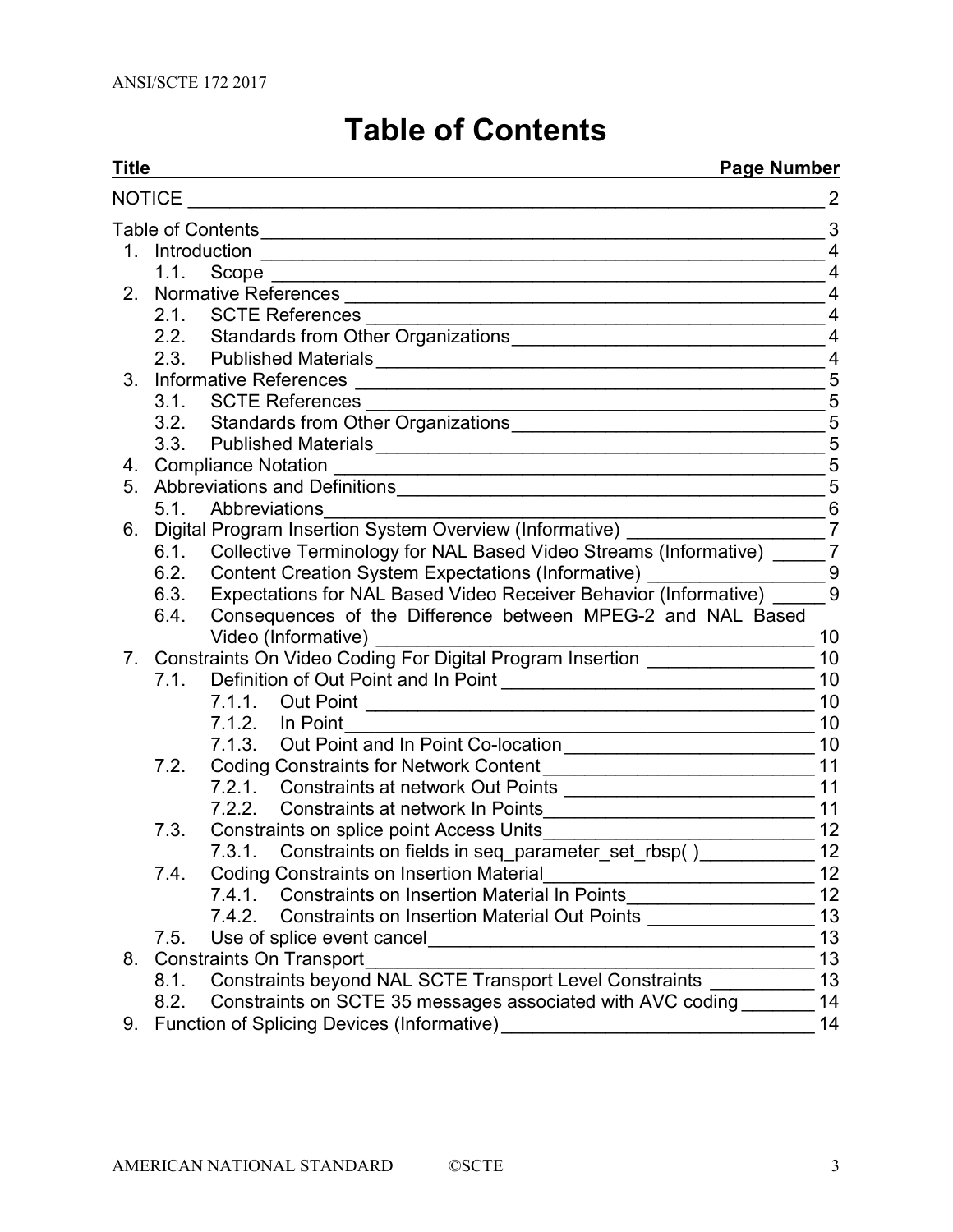## 1. Introduction

#### 1.1. Scope

This document defines additional video coding and transport constraints on ANSI/SCTE 128 [2][3] (which constrains ITU-T H.264/ ISO/IEC 14496-10 ("AVC") video compression [7]) or on ANSI/SCTE 215 [4][5] (which constrains ITU-T H.265/ISO/IEC 23008-2 ("HEVC") video compression [9]) for Digital Program Insertion applications using SCTE 35 messaging [1]. AVC and HEVC video uses a network abstraction layer structure to carry video and in this document "NAL structured video" will collectively refer to both AVC and HEVC Video.

Note: This standard applies only when both the insertion content and the network both use AVC video coding or both use HEVC video coding.

## 2. Normative References

The following documents contain provisions, which, through reference in this text, constitute provisions of this document. At the time of Subcommittee approval, the editions indicated were valid. All documents are subject to revision; and while parties to any agreement based on this document are encouraged to investigate the possibility of applying the most recent editions of the documents listed below, they are reminded that newer editions of those documents might not be compatible with the referenced version.

#### 2.1. SCTE References

- [1] ANSI/SCTE 35-2016, Digital Program Insertion Cueing Message for Cable
- [2] ANSI/SCTE 128-1 2013, AVC Video Constraints for Cable Television Part 1- Coding
- [3] ANSI/SCTE 128-2 2013, AVC Video Constraints for Cable Television Part 2-Transport
- [4] ANSI/SCTE 215-1 2015, HEVC Video Constraints for Cable Television Part 1- Coding
- [5] ANSI/SCTE 215-2 2015, HEVC Video Constraints for Cable Television Part2- Transport

#### 2.2. Standards from Other Organizations

- [6] ISO/IEC 13818-1:2016 (E), International Standard, Information technology Generic coding of moving pictures and associated audio information: Systems.
- [7] ISO/IEC 14496-10 (ITU-T H.264), International Standard (2009), Advanced video coding for generic audiovisual services.
- [8] OC-SP-HOST2.1-CFR-I17-130418, OpenCable Host Device 2.1 Core Functional Requirements, see https://apps.cablelabs.com/specification/opencable-host-device-2-1 core-functional-requirements-2
- [9] ISO/IEC 23008-2 (ITU-T Rec. H.265), International Standard (2015) MPEG H Information technology – High efficiency coding and media delivery in heterogeneous environments Part 2: High efficiency video coding.

#### 2.3. Published Materials

• No normative references are applicable.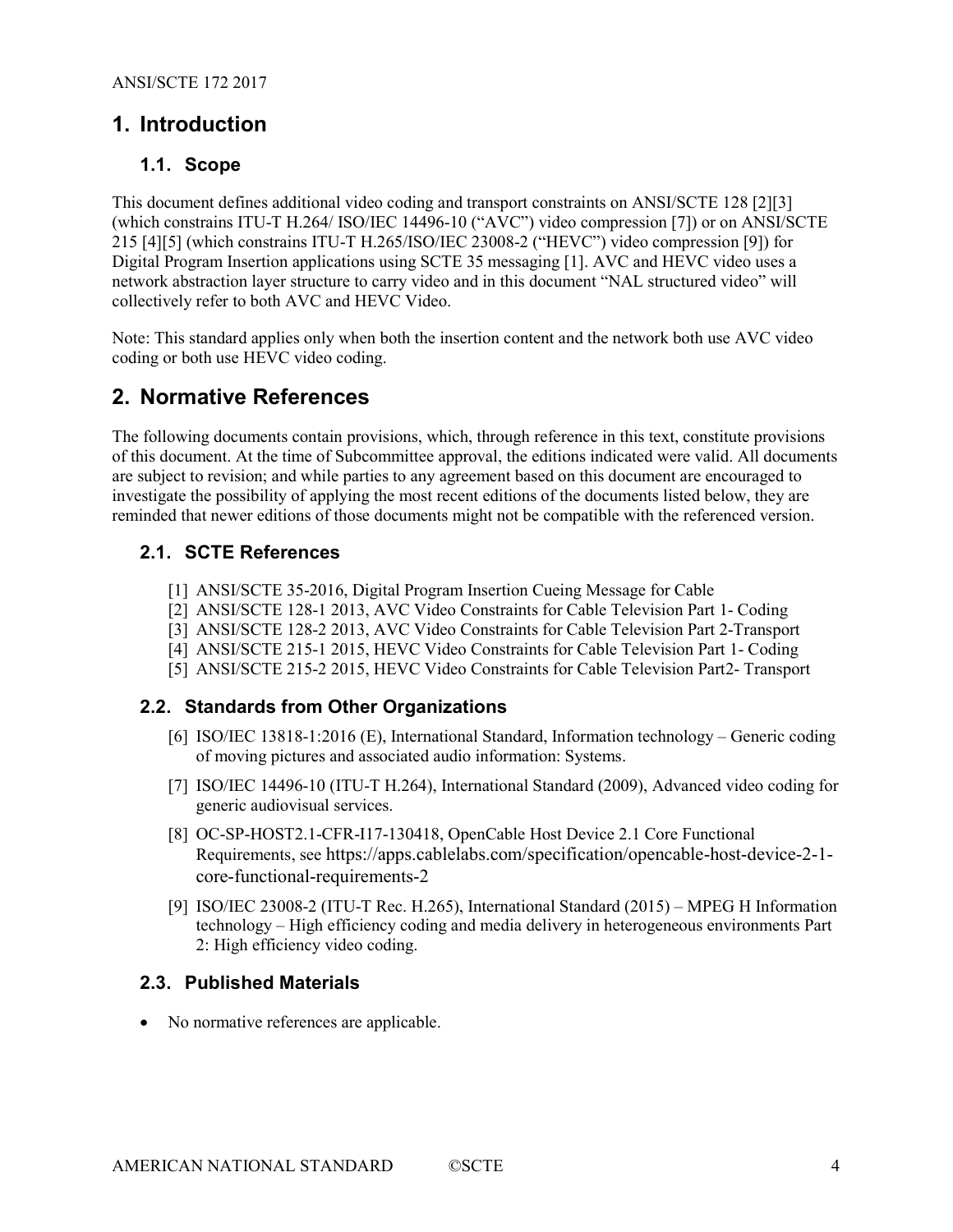## 3. Informative References

The following documents might provide valuable information to the reader but are not required when complying with this document.

#### 3.1. SCTE References

- [10] ANSI/SCTE 104 2015, Automation System to Compression System Communications Applications Program Interface (API).
- [11] ANSI/SCTE 214-1 2016, MPEG DASH for IP-Based Cable Services Part 1: MPD Constraints and Extensions.

#### 3.2. Standards from Other Organizations

[12] Guidelines for Implementation: DASH-IF Interoperability Points, Version 4.0, http://dashif.org/wp-content/uploads/2016/12/DASH-IF-IOP-v4.0-clean.pdf

#### 3.3. Published Materials

No informative references are applicable.

## 4. Compliance Notation

| shall            | This word or the adjective "required" means that the item is an              |
|------------------|------------------------------------------------------------------------------|
|                  | absolute requirement of this document.                                       |
| shall not        | This phrase means that the item is an absolute prohibition of this           |
|                  | document.                                                                    |
| <i>forbidden</i> | This word means the value specified shall never be used.                     |
|                  | This word or the adjective "recommended" means that there may exist          |
|                  | valid reasons in particular circumstances to ignore this item, but the       |
| should           | full implications should be understood and the case carefully weighted       |
|                  | before choosing a different course.                                          |
|                  | This phrase means that there may exist valid reasons in particular           |
| should not       | circumstances when the listed behavior is acceptable or even useful,         |
|                  | but the full implications should be understood and the case carefully        |
|                  | weighed before implementing any behavior described with this label.          |
|                  | This word or the adjective " <i>optional</i> " means that this item is truly |
|                  | optional. One vendor may choose to include the item because a                |
| may              | particular marketplace requires it or because it enhances the product,       |
|                  | for example; another vendor may omit the same item.                          |
|                  | Use is permissible for legacy purposes only. Deprecated features may         |
| deprecated       | be removed from future versions of this document. Implementations            |
|                  | should avoid use of deprecated features.                                     |

# 5. Abbreviations and Definitions

Note: Throughout this document, the terms used have specific meanings. Because some of the terms that are defined in ISO/IEC 13818-1 [6], ISO/IEC 14496-10 [7], and ISO/IEC 23008-2 [9] have very specific technical meanings, the reader is referred to the original sources for their definition. For terms used in this document, brief definitions are given below.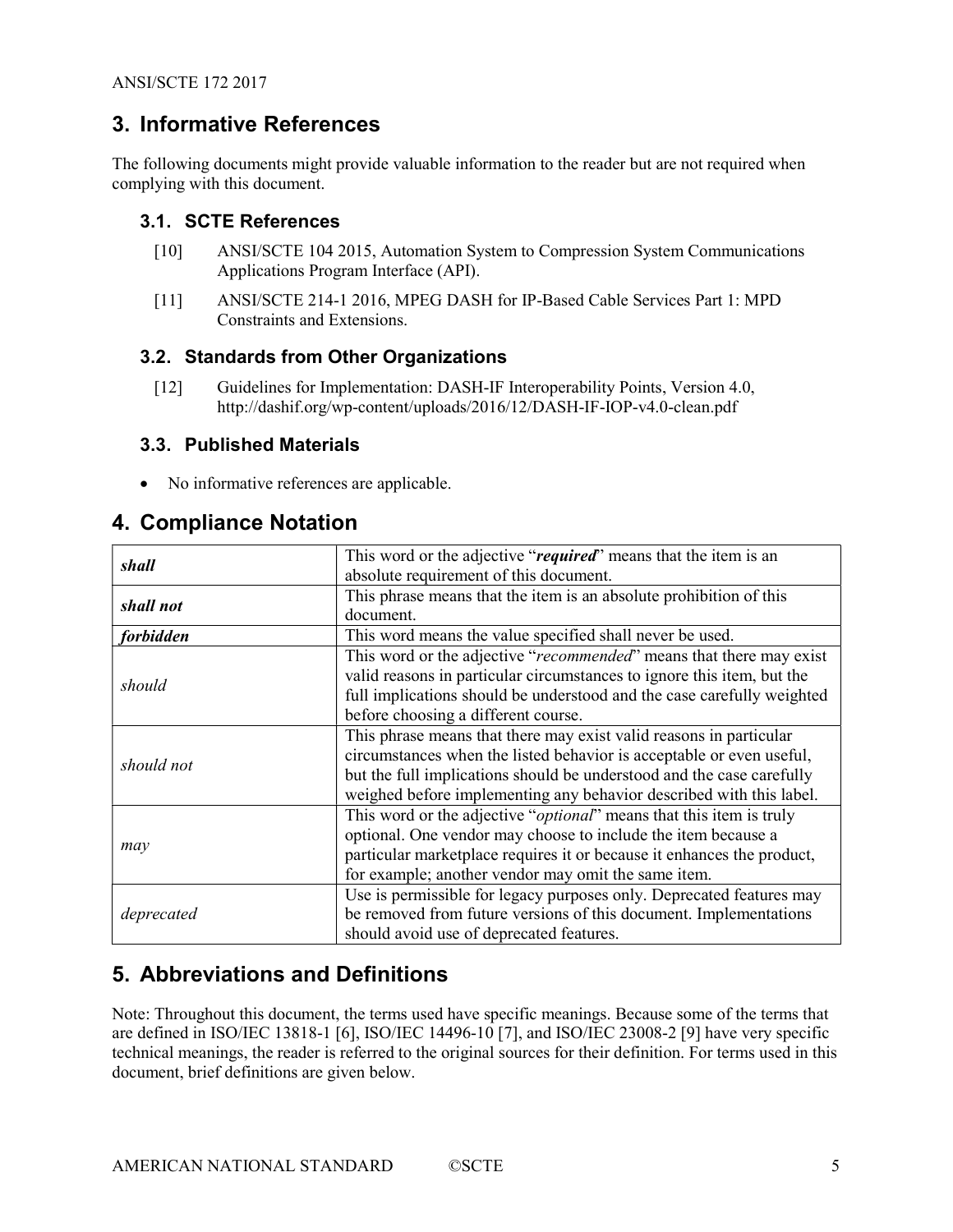## 5.1. Abbreviations

| <b>AVC</b>   | advanced video coding (refers specifically to video compression<br>standardized in ISO/IEC 14496-10 [7].)                 |
|--------------|---------------------------------------------------------------------------------------------------------------------------|
| <b>BLA</b>   | broken link access (as defined in ISO/IEC 23008-2 [9].)                                                                   |
| <b>CPB</b>   | coded picture buffer (as defined in ISO/IEC 14496-10 [7] and as<br>defined in ISO/IEC 23008-2 [9].)                       |
| <b>CRA</b>   | clean random access (as defined in ISO/IEC 23008-2 [9].)                                                                  |
| <b>DPB</b>   | decoded picture buffer (as defined in ISO/IEC 14496-10 [7] and as<br>defined in ISO/IEC 23008-2 [9].)                     |
| <b>DTS</b>   | decoding time stamp (defined in ISO/IEC 13818-1 [6].)                                                                     |
| <b>HEVC</b>  | high efficiency video coding (refers specifically to video compression<br>standardized in ISO/IEC 23008-2 [9].)           |
| <b>IDR</b>   | instantaneous decoding refresh (A picture type defined in ISO/IEC<br>14496-10 [7] and as defined in ISO/IEC 23008-2 [9].) |
| <b>NAL</b>   | network abstraction layer (as defined in ISO/IEC 14496-10 [7] or as<br>defined in ISO/IEC 23008-2 [9].)                   |
| <b>PES</b>   | packetized elementary stream (defined in ISO/IEC 13818-1 [6].)                                                            |
| <b>PTS</b>   | presentation time stamp (defined in ISO/IEC 13818-1 [6].)                                                                 |
| <b>RADL</b>  | random access decodable leading (as defined in ISO/IEC 23008-2 [9].)                                                      |
| <b>RASL</b>  | random access skipped leading (as defined in ISO/IEC 23008-2 [9].)                                                        |
| <b>SAP</b>   | stream access point (as defined in ANSI/SCTE 214-1 [11].)                                                                 |
| <b>SGOP</b>  | SCTE Group of Pictures (as defined in ANSI/SCTE 128-1-2013 [2] or<br>as defined in ANSI/SCTE 215-1 2015 for HEVC [4].)    |
| <b>SHRAP</b> | SCTE-HEVC Random Access Point (as defined in ANSI/SCTE 215-1<br>$2015$ [4].)                                              |
| <b>SRAP</b>  | SCTE Random Access Point (as defined in ANSI/SCTE 128-1 2013<br>$[2]$ .)                                                  |
| <b>TS</b>    | transport stream (as defined in ISO/IEC 13818-1 [6].)                                                                     |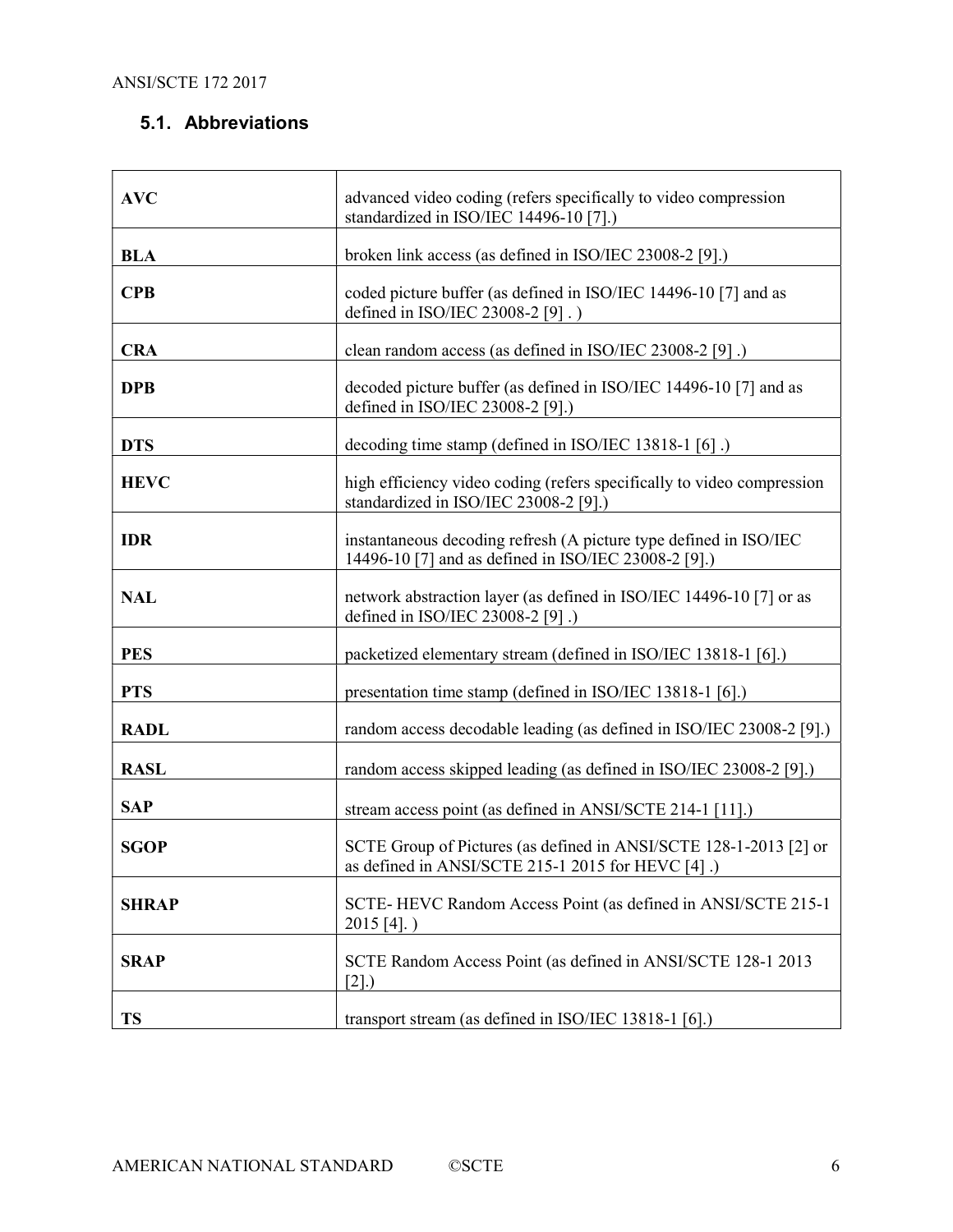## 6. Digital Program Insertion System Overview (Informative)

Digital Program Insertion assumes a linear program delivery with periodic insertion opportunities signaled by ANSI/SCTE 35 [1]splice info\_section( ) messages carried in TS packets of a particular PID or PIDs within the program's TS. Insertion opportunities signal first a splice from network PTS value (usually to an advertisement) and optionally followed some time later by the signaling of a splice back into a different (usually later) network PTS value. An alternative signaling method signals only the first PTS but supplies a duration and signals "auto return to network." Signaling may also, in the case of content which may be delivered in a non-time-linear method (e.g. VoD), specify that the return to network PTS value be the same as the initial PTS value.

Insertion durations are seconds in length normally, although they are sometimes hours in length. For typical commercials durations run 30, 60, or 120 seconds.

Different delivery mechanisms may use different technologies to perform the insertions. For example, insertions in linear program delivery are typically done by a splicer/content server pair. In a VOD environment a VOD server may assemple a playlist of entertainment content and the inserted ads. For DASH delivery ad content segments may be inserted into or replaced in the manifest. The coding constraints defined in the specification are applicable to all delivery mechanisms. The transport constraints are applicable to delivery mechanisms that are based on MPEG transport [6]

#### 6.1. Collective Terminology for NAL Based Video Streams (Informative)

Text in this specification related to NAL based video streams use the following structures and syntax to support use of common collective terminology across codecs for describing spliced based expectations and constraints in this specification. The "context" when referring to NAL based terminology is determined by expectations of which coding format (e.g. AVC or HEVC) is being used. There is no intention of mixing of different coding format NAL structures so collective terminology is not to be interpreted as such. If there are splicing conditions that are specific to particular codec formats then this will be explicitly documented in the specification without the use of collective NAL terminology.

When NAL ISO/IEC Video Coding Standard is used this eithers refers to ISO/IEC 14496-10 (ITU-T H.264), International Standard, Advanced video coding for generic audiovisual services [7] or ISO/IEC 23008-2 (ITU-T Rec. H.265), International Standard (2015) – MPEG H Information technology – High efficiency coding and media delivery in heterogeneous environments Part 2: High efficiency video coding [9].

The following list is the set of NAL collective terminologies used in this specification. The specific codec context needs to be selected to understand details relevant to that specific format.

- NAL Video Coding Standard 14496-10 context: AVC ISO/IEC 14496-10 Coding Specification [7]. 23008-2 context: HEVC ISO/IEC 23008-2 Coding Specification [9].
- NAL SCTE In-Point

14496-10 context: refers to an IDR picture that meets the requirements of an SRAP as defined in Section 6.4.1 of ANSI/SCTE 128-1 2013 [2]. 23008-2 context: refers to an IDR, BLA, or CRA picture or a TRAIL\_R field picture that meets the requirements of an SHRAP as defined in Section 7.1.2.1 of ANSI/SCTE 215-1 2015 [4]. BLA or CRA pictures can have associated RADL pictures but no associated RASL pictures.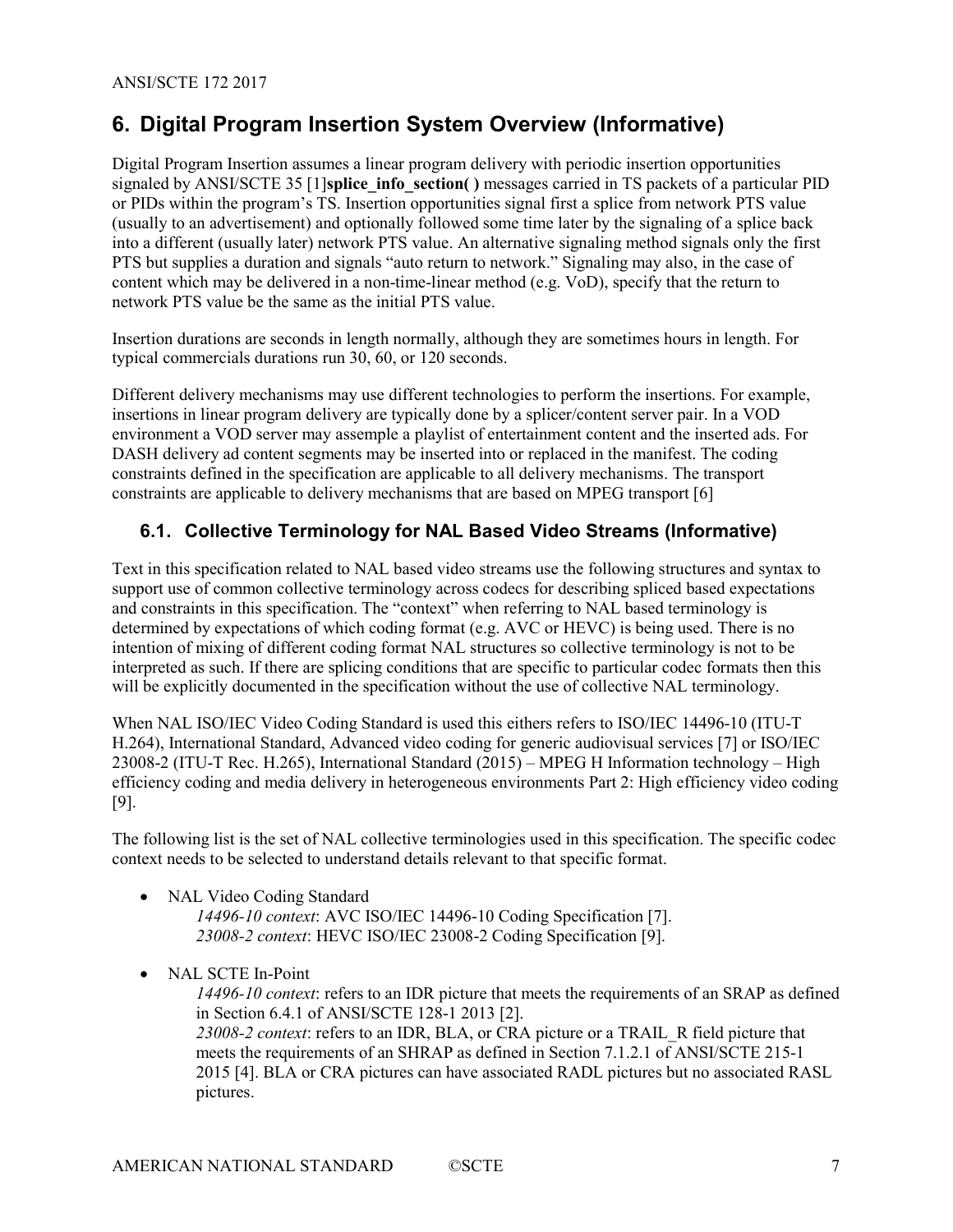Note: To condition a NAL SCTE In-Point that is also aligned as a start of an adaptive streaming segment, NAL SCTE In-Points also needs to meet the requirements of SAP type 1 or 2 [11].

NAL SRAP

14496-10 context: refers to an I or IDR picture contained in an access unit that meets the requirements of an SRAP as defined in as defined in ANSI/SCTE 128-1 2013 [2].). 23008-2 context: refers to an IDR, BLA, or CRA pictures or TRAIL\_R field picture contained in an access unit that meets the requirements of an SHRAP as defined in Section 7.1.2.1 of ANSI/SCTE 215-1 2015 [4]. BLA or CRA pictures can have associated RADL pictures but no associated RASL pictures.

Note: To condition a NAL SCTE In-Point that is also aligned as a start of an adaptive streaming segment, NAL SCTE In-Points also needs to meet the requirements of SAP type 1 or 2 [11].

• NAL IDRPicture

14496-10 context: refers to an IDR picture [7]. 23008-2 context: refers to an IRAP picture that is an IDR, BLA, or [CRA] picture or a TRAIL\_R field picture [9].

• NAL SGOP

14496-10 context: refers to an AVC SCTE GOP (SGOP) [2]. 23008-2 context: refers to an HEVC SCTE GOP (SGOP) [4] .

• NAL structured video

14496-10 context: refers to an AVC coded video stream [7]. 23008-2 context: refers to an HEVC coded video stream [9].

• NAL EOS

14496-10 context: refers to an AVC end of stream rbsp( ) NAL unit [7]. 23008-2 context: refers to an HEVC end of bitstream rbsp( ) NAL unit [9].

• NAL no output of prior pics flag

14496-10 context: refers to the no\_output\_of\_prior\_pics\_flags syntax [7]. 23008-2 context: refers to the no\_output\_of\_prior\_pics\_flag syntax with conditioned constraints as specificed in 23008-2 [9].

• NAL receiver

14496-10 context: refers to an AVC receiver [2]. 23008-2 context: refers to an HEVC receiver [4].

NAL AU

14496-10 context: refers to an AVC access unit [7]. 23008-2 context: refers to an HEVC access unit [9].

 NAL PU 14496-10 context: refers to an AVC presentation unit [7]. 23008-2 context: refers to an HEVC presentation unit [9].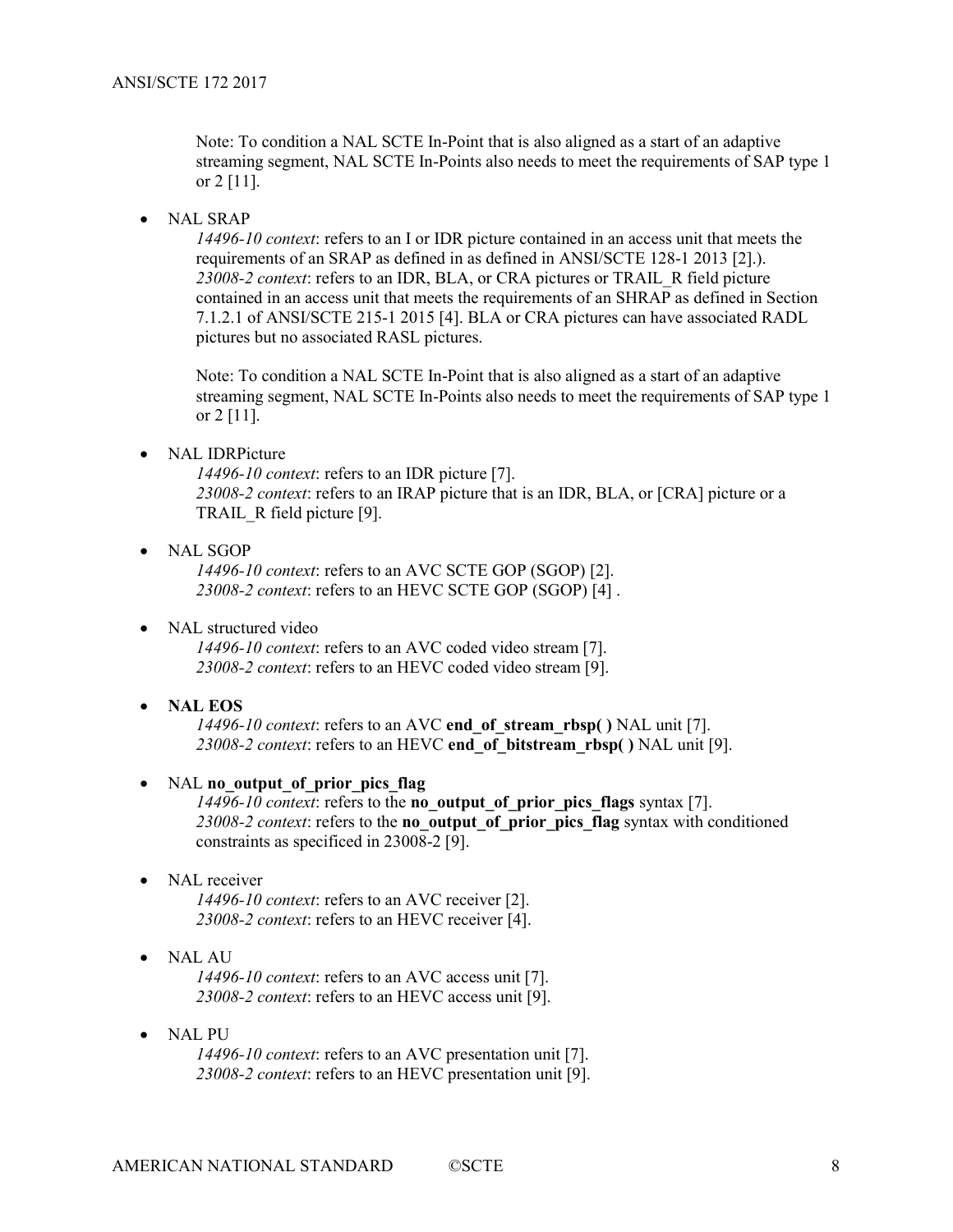- NAL SCTE Coding Level Constraints 14496-10 context: refers to the SCTE 128-1 specification [2]. 23008-2 context: refers to the SCTE 215-1 specification [4].
- NAL SCTE Transport Level Constraints 14496-10 context: refers to the SCTE 128-2 specification [3]. 23008-2 context: refers to the SCTE 215-2 specification [5].
- NAL Capable Splicing Devices 14496-10 context: refers to AVC capable splicing devices. 23008-2 context: refers to HEVC capable splicing devices.

## 6.2. Content Creation System Expectations (Informative)

It is expected that the creator of NAL structured video content with insertion opportunities compliant with this document will use ANSI/SCTE 104 [10] triggers to generate the ANSI/SCTE 35 [1] splice messages in the Transport Stream. In situations where NAL structured video content is created by "digital turnaround" systems, then the insertion of the resulting splice messages will be in reaction to splice messages in an incoming service, which should be compliant with ANSI/SCTE 35 [1].

ANSI/SCTE 35 [1] requires placement of splice messages at least 4 seconds before the signaled splice event (splice messages placed earlier than 4 seconds might help splicers). This should provide encoders with more than adequate notice for the placement of the syntax elements required by this document.

Use of "immediate mode" splicing operations with NAL structured video coding is strongly discouraged, as its use will likely result in the transition having video and/or audio anomalies.

## 6.3. Expectations for NAL Based Video Receiver Behavior (Informative)

This specification describes stream conditioning that makes it possible for a NAL receiver to decode and present a NAL structured video bitstream containing spliced content without disruption. This section describes expectations around receiver behavior when decoding these bitstreams.

Streams conforming to this specification will contain a NAL EOS immediately prior to a splice, followed by the spliced-in bitstream. The access unit following this NAL AU will meet the requirements for a NAL In-Point and may be accompanied by a signaled time base discontinuity. NAL receivers are expected to handle these discontinuities.

To effect clean playback across a splice the NAL receiver is expected to continue processing the bitstream. If the first access unit following the splice has the NAL no output of prior pics flag set to "0", the receiver should not infer it to be "1".

Note: If the first picture output from the DPB for the following bitstream does not immediately follow the last output picture from the DPB for the stream preceeding, the NAL receiver repeats the last output picture from the DPB until the first picture from the following bitstream is outputted from the DPB.

Note: these requirements were originally specified for AVC receivers in CableLabs OC-SP-HOST2.1- CFR- I17-130418 [8].

NAL receivers are expected to seamlessly handle picture resolution changes.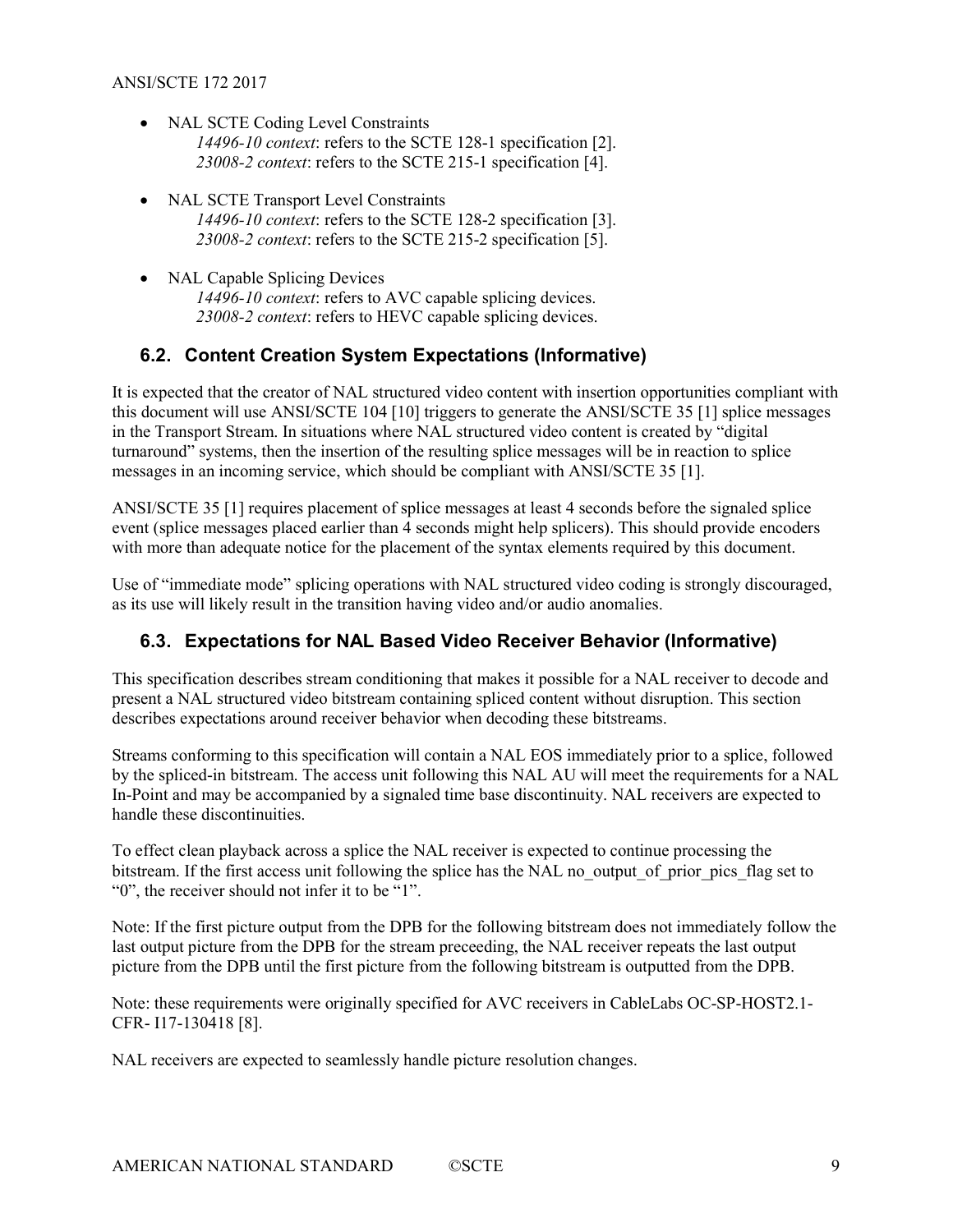#### 6.4. Consequences of the Difference between MPEG-2 and NAL Based Video (Informative)

ANSI/SCTE 35 [1] splice messages use presentation time stamps (PTS) to signal splice points. NAL structured video frames are usually transmitted in a different order than their display order. While this is also true of MPEG-2 video coding, NAL strucutured video has much larger buffers, holding several pictures at a time. Each picture is decoded and moved into the DPB at the time indicated by its decoding time stamp (DTS). For further constraints see section 8.1.

## 7. Constraints On Video Coding For Digital Program Insertion

Both the insertion content and the network **shall** be coded in accordance with NAL SCTE Coding Level Constraints, subject to the additional constraints of this standard.

Note: Constraints are provided for both network (see Section 7.2) and insertion content (see Section 7.4).

#### 7.1. Definition of Out Point and In Point

#### 7.1.1. Out Point

As defined in ANSI/SCTE 35 [1] , an Out Point is a point between two presentation units and the corresponding point between two NAL AUs in the coded stream in decode order. An Out Point is a suitable place to exit a NAL structured video stream.

When the out of network indicator in a splice info section( ) is '1', specifying an Out Point (as opposed to an In Point), the intended Out Point of a signaled splice event will be the point immediately prior to the NAL PU whose presentation time most closely matches the signaled **pts** time as modified by pts\_adjustment.

Splicing devices are responsible for locating the corresponding splice point in decode order of a respective Out Point (see Section 7.2.1). Methods to assist splicing devices in locating the splice point in decode order may be provided by other means.

#### 7.1.2. In Point

As defined in ANSI/SCTE 35 [1], an In Point is a point between two NAL PUs and the corresponding point between two NAL AUs in the coded stream in decode order. An In Point is a suitable place to enter a NAL structured video stream. The first coded picture following an In Point (in decode order, not presentation order), *shall* be a NAL SCTE In-Point.

When the out of network indicator in a splice info section() is '0', specifying an In Point (as opposed to an Out Point), the intended In Point of a signaled splice event will be the point between two NAL PUs that is immediately prior to the corresponding NAL AU whose presentation time most closely matches the signaled pts time as modified by pts adjustment.

## 7.1.3. Out Point and In Point Co-location

When an Out Point and an In Point are co-located (at the same point in the stream), the values of the respective pts time as modified by pts adjustment values shall point to the same access unit (presentation unit) (as defined by Section 7.5.2.1 of ANSI/SCTE 35 [1]).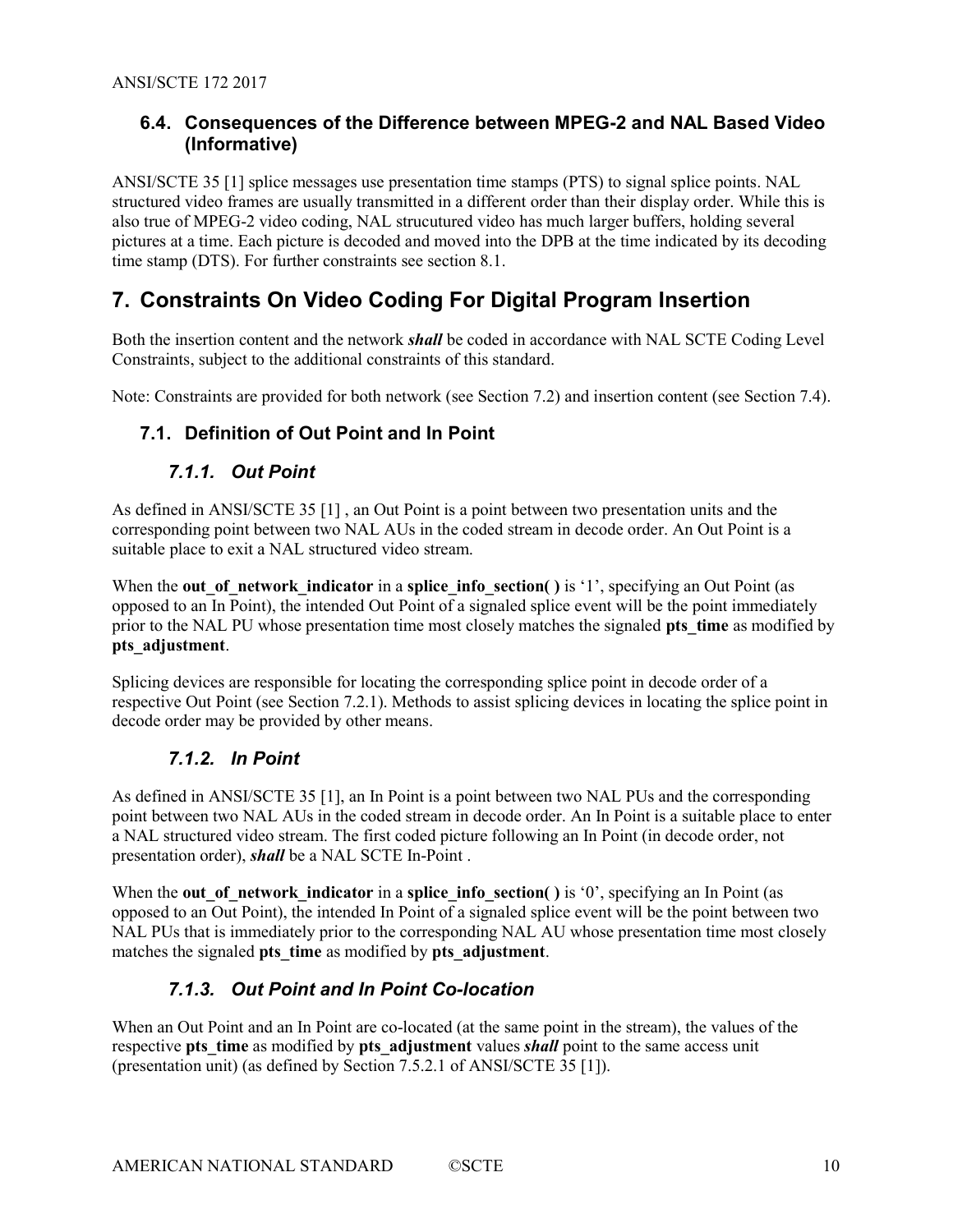Note: The two values of **pts** time as modified by **pts** adjustment in such a case may not be bit-for-bit identical.

## 7.2. Coding Constraints for Network Content

#### 7.2.1. Constraints at network Out Points

The access unit in decode order prior to the Out Point *shall* end with either a NAL EOS unit or a filler data NAL unit (filler data rbsp() syntax element with a single filler ( $0xFF$ ) byte). The presence of the filler data NAL unit is to permit a splicing device to convert the filler data NAL unit and the filler byte into a NAL EOS in the splicer's output when the splice is performed. That NAL EOS unit or the filler data NAL unit (as the case may be) *shall* be entirely contained within the payload of a single TS packet. Also, note the additional constraint in section 6.1 which requires each PES packet to contain exactly one NAL AU.

The next video access unit in decode order may be a NAL SCTE In-Point . It **shall** contain a NAL IDRPicture access unit if the access unit preceding this in decode order contained a NAL EOS.

Note: If the NAL structured video format is interlaced, it is recommended that the last displayed picture before the network Out Point end with a bottom field and the first displayed picture following the network Out Point begin with a top field. For HEVC codec, Trail\_R fields would need to be converted to IDR or BLA picture and leading picture are then skipped by converting to RASL pictures.

In the network stream, at the moment when the last access unit prior to an Out Point is decoded, all of the pictures in the DPB which are not yet output (displayed/presented) shall be, starting immediately, contiguously displayable (no gaps in their PTS values).

#### 7.2.2. Constraints at network In Points

The intended network In Point *shall* be preceded, in decode order, by a NAL EOS unit (NAL EOS syntax element) or filler data NAL unit (filler data rbsp() syntax element). The next video access unit in decode order, following the In Point, *shall* be a NAL SCTE In-Point. That access unit *shall* contain a NAL IDRPicture and be placed in the bitstream immediately following the intended network In Point specified in the associated ANSI/SCTE 35 [1] splice info\_section( ). The network In Point may be either explicitly signaled or implicitly signaled via the ANSI/SCTE 35 [1] splice info\_section( ) that specified the network Out Point.

If explicitly signaled, the ANSI/SCTE 35 [1] splice info\_section( $\prime$ ) signaling the end of the avail which will have the out of network indicator set to '0' shall be provided to specify the location of the network In Point. If implicitly signaled, the splice time() event duration value shall be present in the ANSI/SCTE 35 [1] splice info\_section( ) that specified the network Out Point.

When explicitly signaled, the out of network indicator in a splice info\_section( ) shall be '0', specifying an In Point. The intended In Point of that signaled splice event will be the point between two presentation units that is immediately prior to the presentation unit whose presentation time most closely matches the signaled pts time as modified by pts adjustment. When implicitly signaled, (the out of network indicator in a splice info\_section() is '1'), specifying an Out Point, and the duration field of this splice info\_section( ), when added to the pts\_time as modified by pts\_adjustment, indicates the signaled In Point time of a signaled splice event. The intended In Point is the point between two presentation units that is immediately prior to the presentation unit whose presentation time most closely matches the signaled In Point time as calculated from the duration field.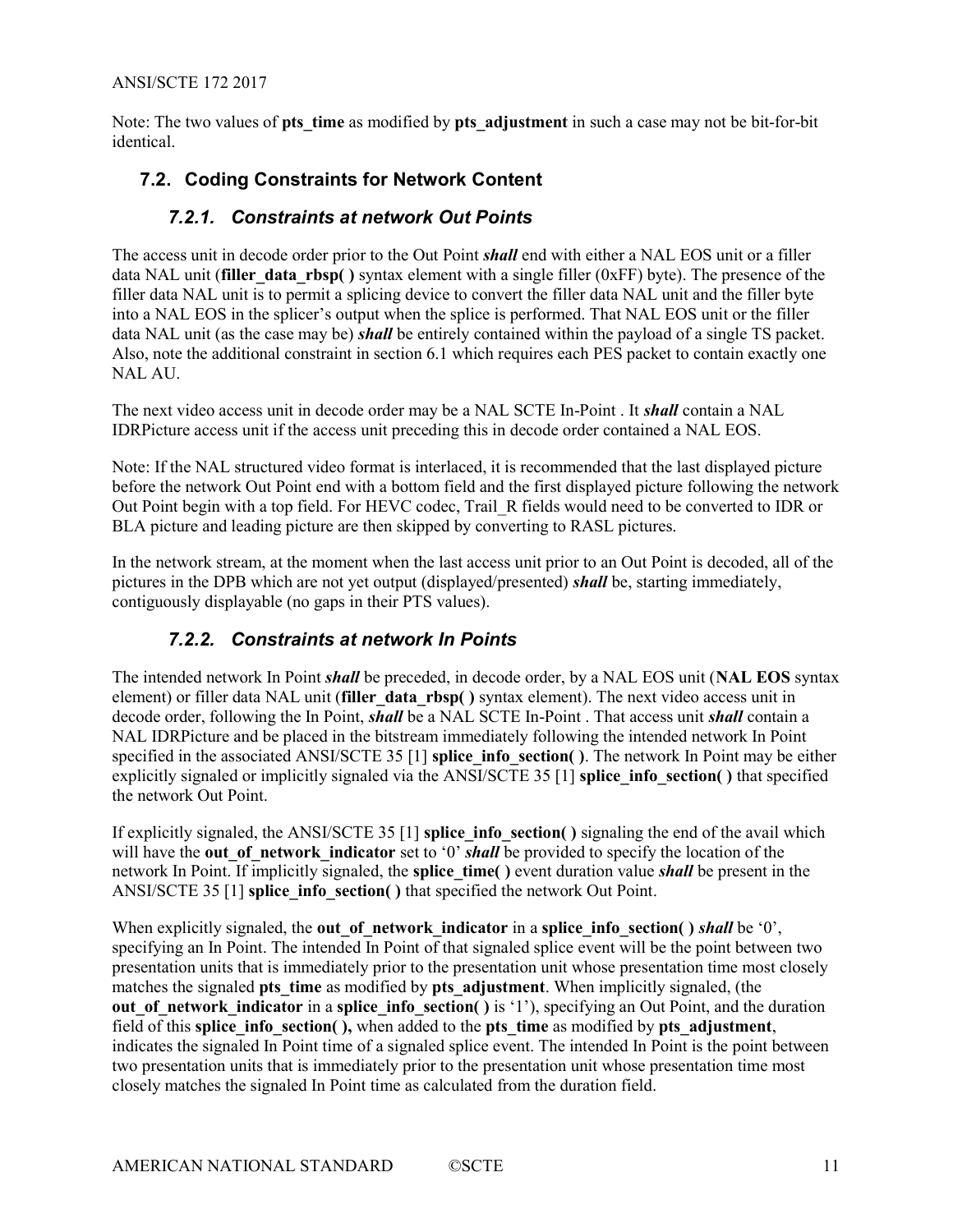If the video format is interlaced, the last displayed picture before the network In Point should end with a bottom field and the first displayed picture following the network In Point should begins with a top field.

Note: To ensure that a splicer running in real-time can return to the network in the case of a slight mismatch in insertion length versus the intended length, it is recommended (while giving consideration to bandwidth limitations) that the first two NAL SRAPs following a network In Point should also be coded as NAL SCTE In-Points. The successive NAL SCTE In-Points will represent acceptable places to enter the stream but will not likely be signaled by an ANSI/SCTE 35 [1] splice info\_section( $\hat{ }$ ).

#### 7.3. Constraints on splice point Access Units

Each access unit which immediately follows an indicated In Point shall comply with the requirements for a NAL SCTE In-Point. The access unit shall have no output of prior pics flag set to '0' in all slice headers or slice segment headers within the access unit.

Note: Output of splicers must conform to both the relevant NAL Video Coding Standards and NAL SCTE Coding Level Constraints specifications. Setting the NAL no output of prior pics flag to '0' (in a splicer's output) ensures that splices which do not result in conformance errors are "seamless." However, there may be conflicts in the presentation time (PTS) between the network content and the insertion content (such as when there is a mismatch in GOP structures) and thus result in a conformance error. To avoid this conformance error splicers should first determine whether there is a conformance error and, if an error exists, should reset the NAL no output of prior pics flag to '1' in the slice header of the NAL unit. This conformance verification and appropriate action must be done at all splice points because all splice operations will by definition involve an NAL SCTE in-point.

#### 7.3.1. Constraints on fields in seq\_parameter set rbsp()

For AVC video, profile\_idc is set as indicated in Section 7.2.1.1 of ANSI/SCTE 128-1 [2]. pic\_order\_cnt\_type is set to zero. vui\_parameters\_present\_flag is set to '1' and the vui\_parameters( ) follows. The value of seq parameter set id is not to be changed from the prior value.

For HEVC video, general profile idc is set as indicated in Section 7.1.1.1 of ANSI/SCTE 215-1 [4]. pic order cnt type is set to zero. vui parameters present flag is set to '1' and the vui parameters() follows. The value of seq parameter set id is not to be changed from the prior value.

## 7.4. Coding Constraints on Insertion Material

#### 7.4.1. Constraints on Insertion Material In Points

Coded Insertion Material (to be inserted into a Network following its Out Point) **shall** begin with a NAL SCTE in-point (in decode order). This *shall* be an Insertion Material In Point. There may exist additional points of entry (In Points) within the Insertion Material.

The NAL SCTE in-point access unit should have NAL no output of prior pics flag set to '1' in all slice headers within that access unit, unless there is another way to guarantee conformance with both the NAL Video Coding Standard and NAL SCTE Coding Level Constraints specifications.

Note: Splicers can examine the structures in both the network and the insertion material to ensure conformance. Should the two match, then the NAL no output of prior pics flag should be set to '0' by the splicer. Setting the NAL no output of prior pics flag to '1' makes the splicer output conform to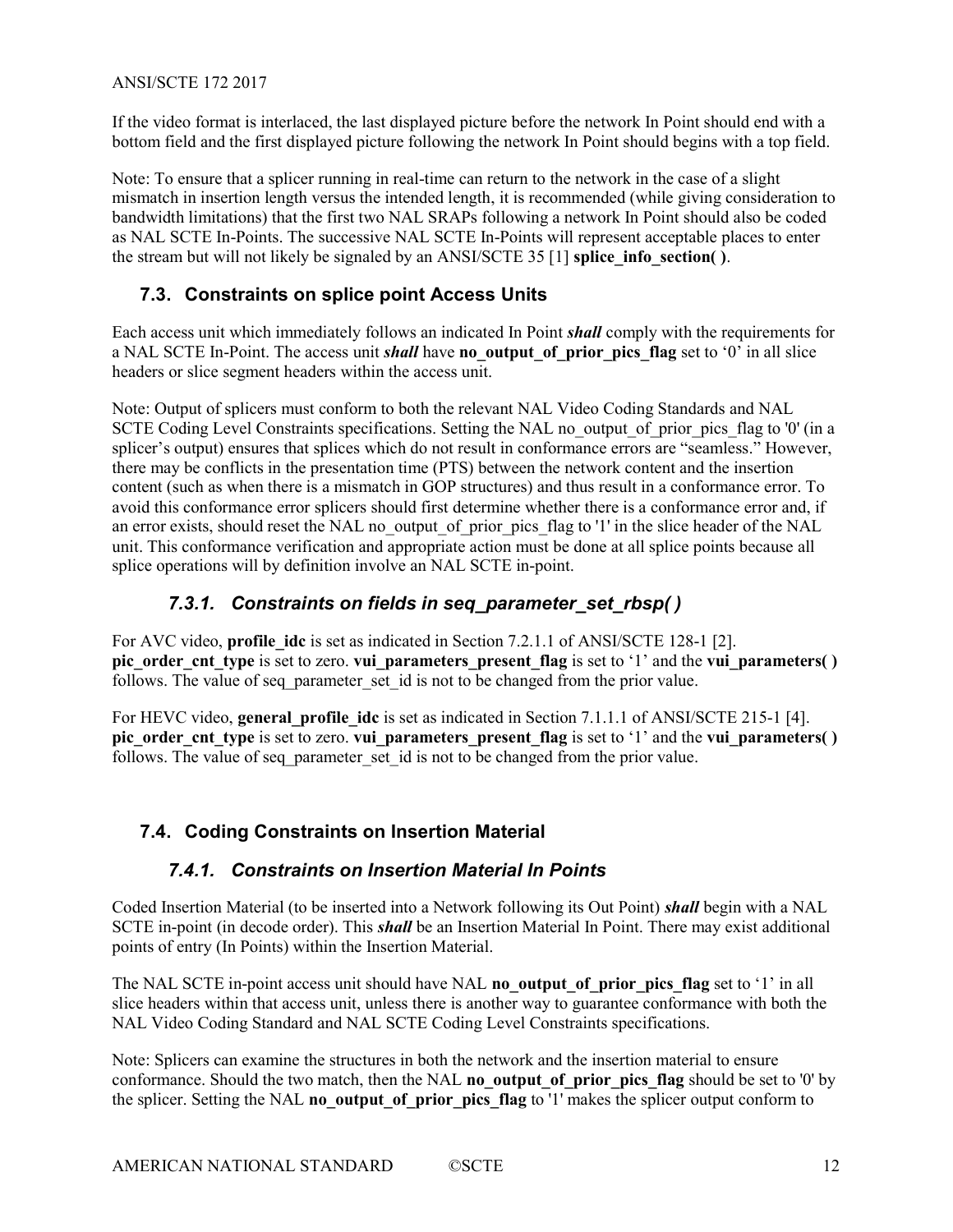both the NAL Video Coding Standard and NAL SCTE Coding Level Constraints specifications. However, the splice may not be "seamless" at both the in point and out point. In order to achieve a "seamless" splice (such as when both the network content and the insertion content have a matched NAL SGOP structure) some splicers may decide to delete the NAL EOS unit (replace it by a or by a filler data rbsp()) and set the NAL no output of prior pics flag to '0' appropriately at the "in" and "out" splice points.

Note: For NAL video based codec formats, both NAL Video Coding Standard and NAL SCTE Coding Level Constraints Specification place additional constraints upon the construction of the NAL SCTE inpoint access unit. The reader should consult respective documents for specifics.

ANSI/SCTE 35 [1] messages are not necessary, and not prohibited, in the Insertion Material content.

If the video format is interlaced, the first displayed picture of the Insertion Material should begin with a top field.

## 7.4.2. Constraints on Insertion Material Out Points

Each segment of Insertion Material to be inserted into a Network stream shall be terminated by an Out Point as described in this section of this document. There may exist additional Out Points within the body of the Insertion Material.

Each such segment shall be a complete "coded video sequence" as defined by NAL Video Coding Standard and terminated by a NAL EOS.

If the video format is interlaced, the last displayed picture of the Insertion Material and the last display picture of each Out Point should end with a bottom field.

At an Insertion Material Out Point, at the moment when the last access unit is decoded, all of the pictures in the DPB which are not yet displayed **shall** be, starting immediately, contiguously displayable (no gaps in their PTS values).

## 7.5. Use of splice event cancel

If an ANSI/SCTE 35 [1] splice info\_section( ) occurs in the Transport Stream with splice event cancel indicator set to '1', the structure of the video stream is not constrained and a seamless splice should not be expected.

## 8. Constraints On Transport

## 8.1. Constraints beyond NAL SCTE Transport Level Constraints

The Transport Constraints of NAL SCTE Transport Level Constraints specification shall be followed. Further, each PES packet shall contain exactly one NAL access unit as defined in PES Constraint Section as specified in Sections 6.5 of NAL SCTE Transport Level Constraints.

The access unit following the intended splice point specified in the ANSI/SCTE 35 [1] splice info section( ) (and which may be either a splice from network or a splice into the network) shall begin a PES packet, which in turn *shall* begin a TS packet. This PES packet *shall* contain a PTS and a DTS, should it differ from the PTS.

The previous access unit (in TS order) may be terminated by a NAL EOS or by a filler data rbsp().